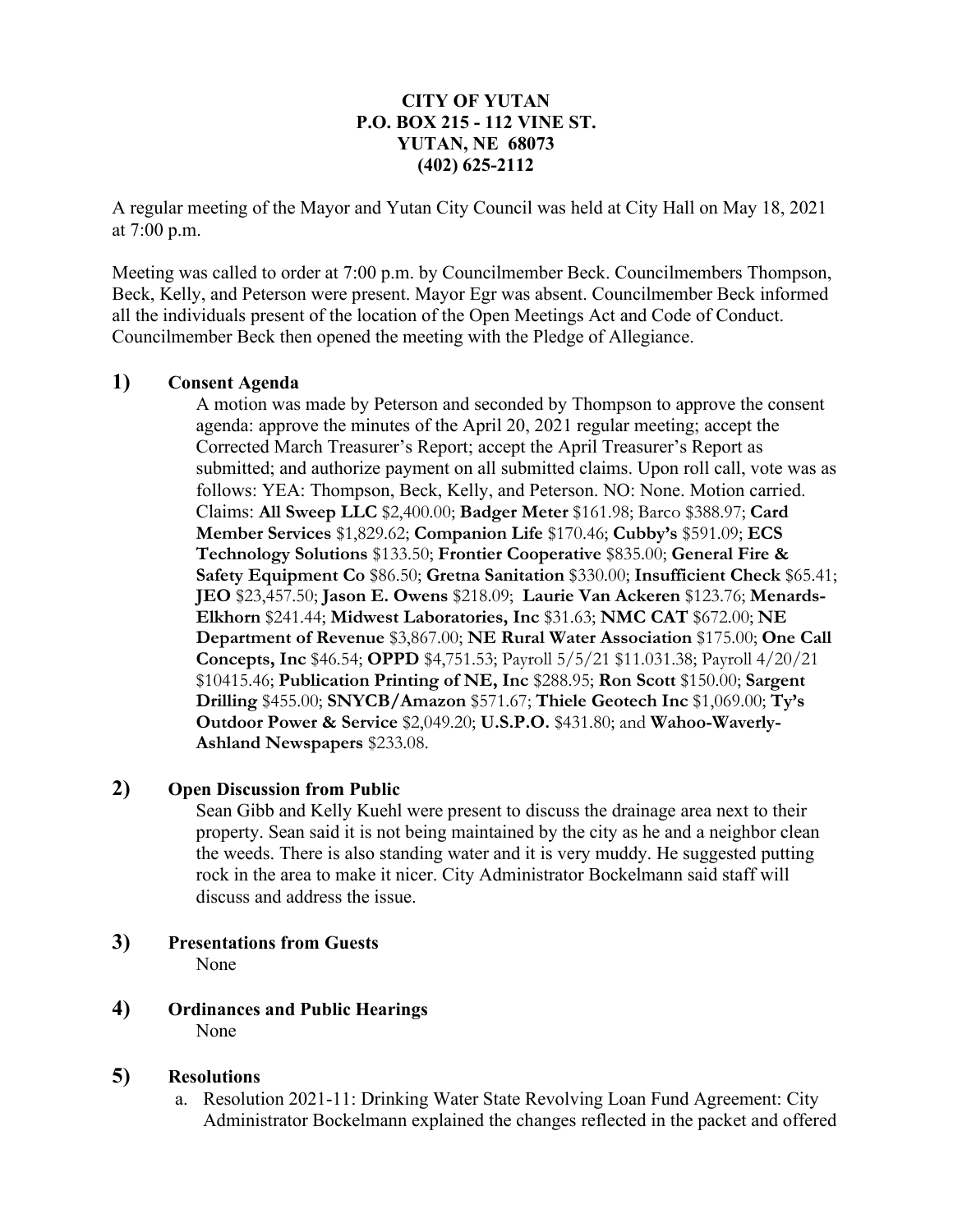all information about the loan upon request. The cost estimate for re-piping 3rd and 4th Streets from Poplar to Hillside is \$430,000. The estimated cost for extending this project from Poplar to Oak is \$525,000-\$600,000. These are the last 4" water pipelines in town and will be considered at the upcoming budget workshop. Councilmember Peterson requested information on radio and cellular read water meters. A motion to adopt Resolution 2021-11 was made by Thompson and seconded by Kelly. Upon roll call, vote was as follows YEA: Thompson, Beck, Kelly, and Peterson. NO: None. Motion carried.

### **6) Other Action Items**

- a. Review Lift Station Analysis from JEO Consulting and Select Design Preference: Zach Schulz with JEO presented four options for lift stations. He stated there is not a rush to get a bid out due to the current state of the market. He recommended the Council take into consideration the age of the current system when making their decision. The current system has a leak that needs to be addressed. City Administrator Bockelmann said there is no grant funding for this project, but a zero percent loan can be obtained. A motion to table this decision until the Budget Workshop was made by Thompson and seconded by Kelly. Upon roll call, vote was as follows YEA: Thompson, Beck, Kelly, and Peterson. NO: None. Motion carried.
- b. Change Order #3 for  $5<sup>th</sup> Street/Hillside$  Ave. Water Main Project: Councilmember Peterson asked about chunks of concrete missing in already paved areas. This will be investigated. A motion was made by Thompson and seconded by Peterson. Upon roll call, vote was as follows YEA: Thompson, Beck, Kelly, and Peterson. NO: None. Motion carried.
- c. Pay Application #2 for  $5<sup>th</sup> Street/Hillside$  Ave. Water Main Project: A motion was made by Thompson and seconded by Kelly. Upon roll call, vote was as follows YEA: Thompson, Beck, Kelly, and Peterson. NO: None. Motion carried.
- d. Consideration and Approval of Proposal(s) for Downtown Revitalization Plan, Housing Study, and Comprehensive Plan: Bockelmann outlined the proposals and explained that the scoring committee ranked Marvin Planning Consultants as the top proposal, but that it was very close between them and Five Rule Rural Planning Bockelmann stated that both would do a good job. Council discussed all proposals. A motion to accept the proposal by 5 Rule Rural Planning for \$53,000.00 was made by Thompson and seconded by Kelly. Upon roll call, vote was as follows YEA: Thompson, Beck, Kelly, and Peterson. NO: None. Motion carried.
- e. Water/Wastewater Agency Response Network (WARN) Mutual Aid Agreement: A motion was made by Peterson and seconded by Kelly. Upon roll call, vote was as follows YEA: Thompson, Beck, Kelly, and Peterson. NO: None. Motion carried.
- f. Approval of Yutan Days 2021 Liquor License: A motion was made by Thompson and seconded by Peterson. Upon roll call, vote was as follows YEA: Thompson, Beck, Kelly, and Peterson. NO: None. Motion carried.
- g. Discussion and Possible Action on Park Improvements: Councilmember Thompson said there are not enough bases for three ballfields to have games in one evening. He presented prices from Epic Sports for ballfield materials. He stated smaller items can be purchased at Lowe's. Thompson stated that Hayes Field needs a new concession stand as the current one is in poor condition. He estimated the cost at approximately \$350,000; however, with donated materials and labor he estimates the cost will be around \$150,000. Councilmember Peterson voiced concern about people driving back